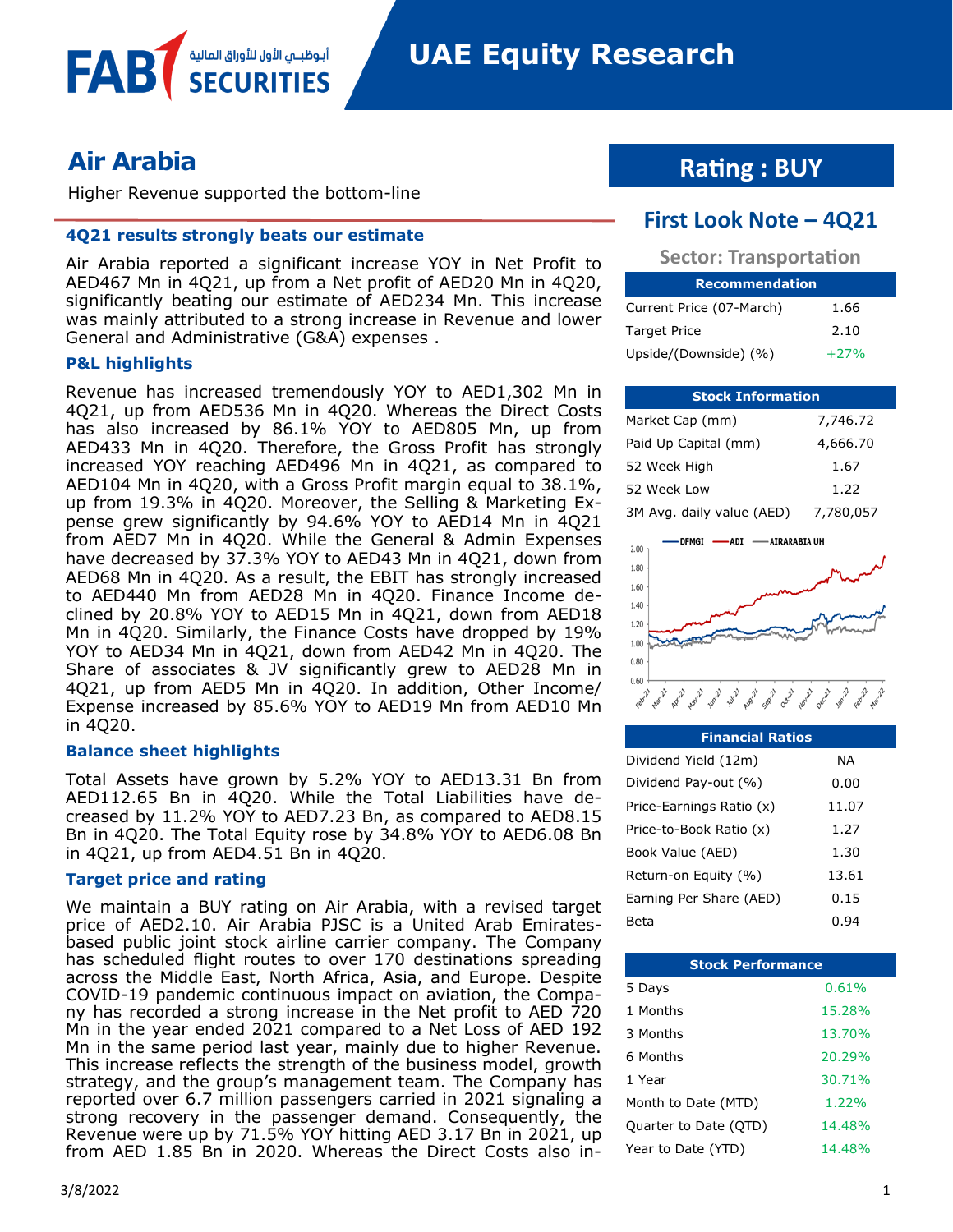

creased by 27.3% YOY to AED 2.3 Bn, up from AED 1.8 Bn in 2020. Therefore, the Gross profit robustly increased reaching AED 883 Mn, as compared to AED 51 Mn in the end of 2020, with a Gross Profit margin (GPM) equal to 27.8%, up from 2.7% in 2020. Moreover, the Selling & marketing expenses have increased by 20.3% YOY standing at AED 41 Mn in the end of 2021. While the General & Administrative expenses have slightly increased reaching AED 198 Mn, up from AED 196 Mn in 2020. Despite the increase in the expenses, the Company's EBIT has significantly grown to AED 643 Mn in 2021, up from a loss of AED 180 Mn, where the Operating Profit Margin (OPM) stood at 20.3% in 2021. Furthermore, the Finance Income has declined by 38.3% YOY to reach AED 63 Mn at the end of 2021. Finance Costs have slightly dropped by 0.2% YOY to AED 137.8 Mn, down from AED 138.1 Mn in 2020. Additionally, the Share of associates & JV were strongly up reaching AED 90 Mn in 2021. Similarly, the Other Income/Expense surged by 55.8% YOY standing at AED 62 Mn in the year ended 2021, as compared to AED 40 Mn in the end of 2020.

Meanwhile, the Company's Balance Sheet improved during the year ended 31 December 2021, with a Total Assets of AED 13.31 Bn, which is a 5% YOY increase from AED 12.65 Bn in 2020. This increase was mainly attributed to an increase by 23% YOY in the Cash & cash equivalents reaching AED 3.88 Bn in 2021. The Company has reported a strong increase in the Retained Earnings from a loss of AED 192 Mn in 2020, compared to AED 405 Mn in 2021. As a result, the Total Equity grew by 35% YOY standing at AED 6.08 Bn at the end of 2021. On the other hand, Company's Total Debt declined by 24% YOY to AED 3.27 Bn, compared to AED 4.28 Bn in 2020. The Company will continue focusing on operational efficiency and cost control while optimizing commercial opportunities for growth.

According to the CEO of "Air Arabia", Adel Ali expected the company's business to grow by 50% this year, in addition, he indicated that the company is not affected by geopolitical tensions so far, indicating that all flights to Ukraine have been suspended. And also he explained during his interview with CNBC Arabia that the existing reserves of oil are sufficient for the year 2024, adding that the hedged oil price is 55-60 dollars per barrel.

The Company has a strong aircraft fleet with 58 aircraft fleet in operation. Out of the total 52 are Airbus A32ceo and 6 are Airbus A321 neo LR. The A320ceo operates over UAE hub, Morocco hub and Egypt Hub. The Company has put a new order for a 120 Airbus A320 family aircraft and expects the delivery to start in 2024. The 2022 outlook for the Industry and Company is mixed. Despite the strong performance in 4Q21, the COVID-19 is likely to continue to hamper growth and performance in 2022. However, UAE has eased travel restrictions that are likely to boost airlines industry recovery and financial performance of the Company. The global macroeconomic environment is boosting, and initiatives are likely to normalize the impact of the pandemic. Air Arabia is likely to maintain its current operations and capitalize on opportunities. Furthermore, the Company is focusing to maintain a robust cash position and achieve cist efficiency for the sustainable outlook of the Company.

The Board of Directors of Air Arabia, held on February 14, 2022, recommended a distributing of 8.5% as cash dividend (equivalent to 8.5 fils per share) of the capital for the year 2021. Based on our analysis, we maintain a BUY rating on the stock.

|                | 2017  | 2018     | 2019 | 2020      | 2021    |
|----------------|-------|----------|------|-----------|---------|
| P/E            | 11.71 | $-12.62$ | 7.81 | <b>NA</b> | 10.93   |
| P/B            | 1.27  | 1.70     | 1.38 | 1.70      | 1.26    |
| Dividend Yield | 6.1%  | 6.1%     | 5.5% | $0.0\%$   | $0.0\%$ |

#### **Air Arabia - Relative Valuation**

*FABS Estimate & Co Data*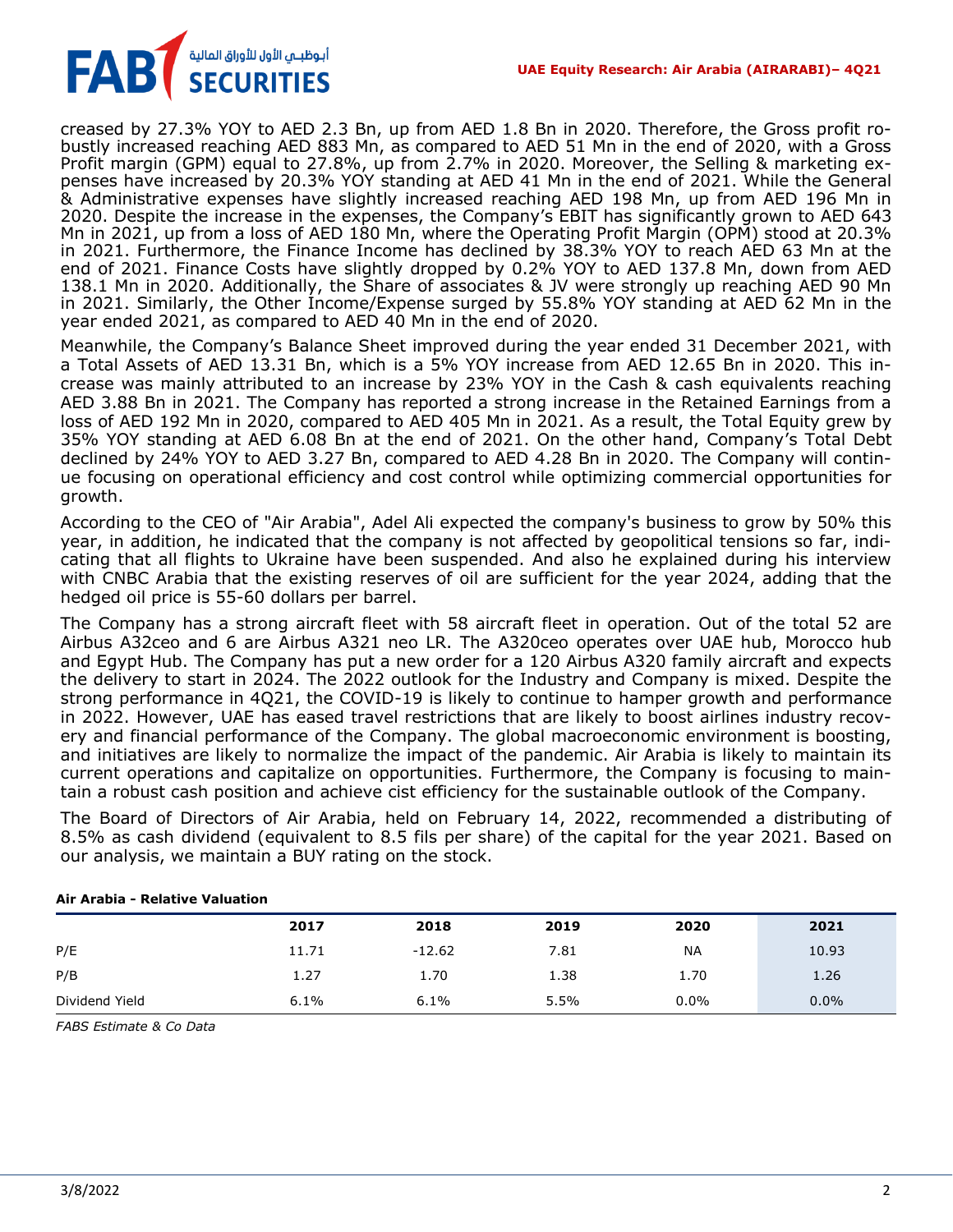# FAB<sup>T</sup> SECURITIES

#### **Air Arabia - P&L**

| AED mm                   | 4Q20  | 3Q21   | 4Q21   | YOY Ch    | QOQ Ch    | 2020     | 2021     | Change    |
|--------------------------|-------|--------|--------|-----------|-----------|----------|----------|-----------|
| Revenue                  | 536   | 804    | 1,302  | <b>NM</b> | 61.9%     | 1,851    | 3,174    | 71.5%     |
| Direct costs             | -433  | $-580$ | $-805$ | 86.1%     | 38.8%     | $-1,800$ | $-2,291$ | 27.3%     |
| <b>Gross profit</b>      | 104   | 224    | 496    | <b>NM</b> | <b>NM</b> | 51       | 883      | <b>NM</b> |
| Selling & mkt expense    | $-7$  | $-10$  | $-14$  | 94.6%     | 42.6%     | -34      | $-41$    | 20.3%     |
| G&A expenses             | $-68$ | $-76$  | $-43$  | $-37.3%$  | $-43.5%$  | $-196$   | $-198$   | 1.1%      |
| <b>EBIT</b>              | 28    | 139    | 440    | <b>NM</b> | <b>NM</b> | $-180$   | 643      | <b>NM</b> |
| Finance Income           | 18    | 14     | 15     | $-20.8%$  | 3.6%      | 102      | 63       | $-38.3%$  |
| Finance costs            | $-42$ | $-35$  | $-34$  | $-19.0%$  | $-4.4%$   | $-138.1$ | $-137.8$ | $-0.2%$   |
| Share of associates & JV | 5     | 72     | 28     | NM.       | $-61.8%$  | $-16$    | 90       | <b>NM</b> |
| Other income/expense     | 10    | 19     | 19     | 85.6%     | $-2.4%$   | 40       | 62       | 55.8%     |
| <b>Net profit</b>        | 20    | 209    | 467    | <b>NM</b> | <b>NM</b> | $-192$   | 720      | <b>NM</b> |

#### **Air Arabia - Margins**

| AED mm     | 4020    | 3021  | 4021  | YOY Ch | 000 Ch | 2020     | 2021  | Change |
|------------|---------|-------|-------|--------|--------|----------|-------|--------|
| <b>GPM</b> | 19.3%   | 27.9% | 38.1% | 1,882  | 1.027  | 2.7%     | 27.8% | 2,507  |
| <b>OPM</b> | $5.2\%$ | 17.2% | 33.8% | 2,852  | 1.654  | -9.7%    | 20.3% | 2,998  |
| Net margin | 3.8%    | 26.0% | 35.9% | 3,204  | 989    | $-10.4%$ | 22.7% | 3,306  |

*FABS estimate & Co Data*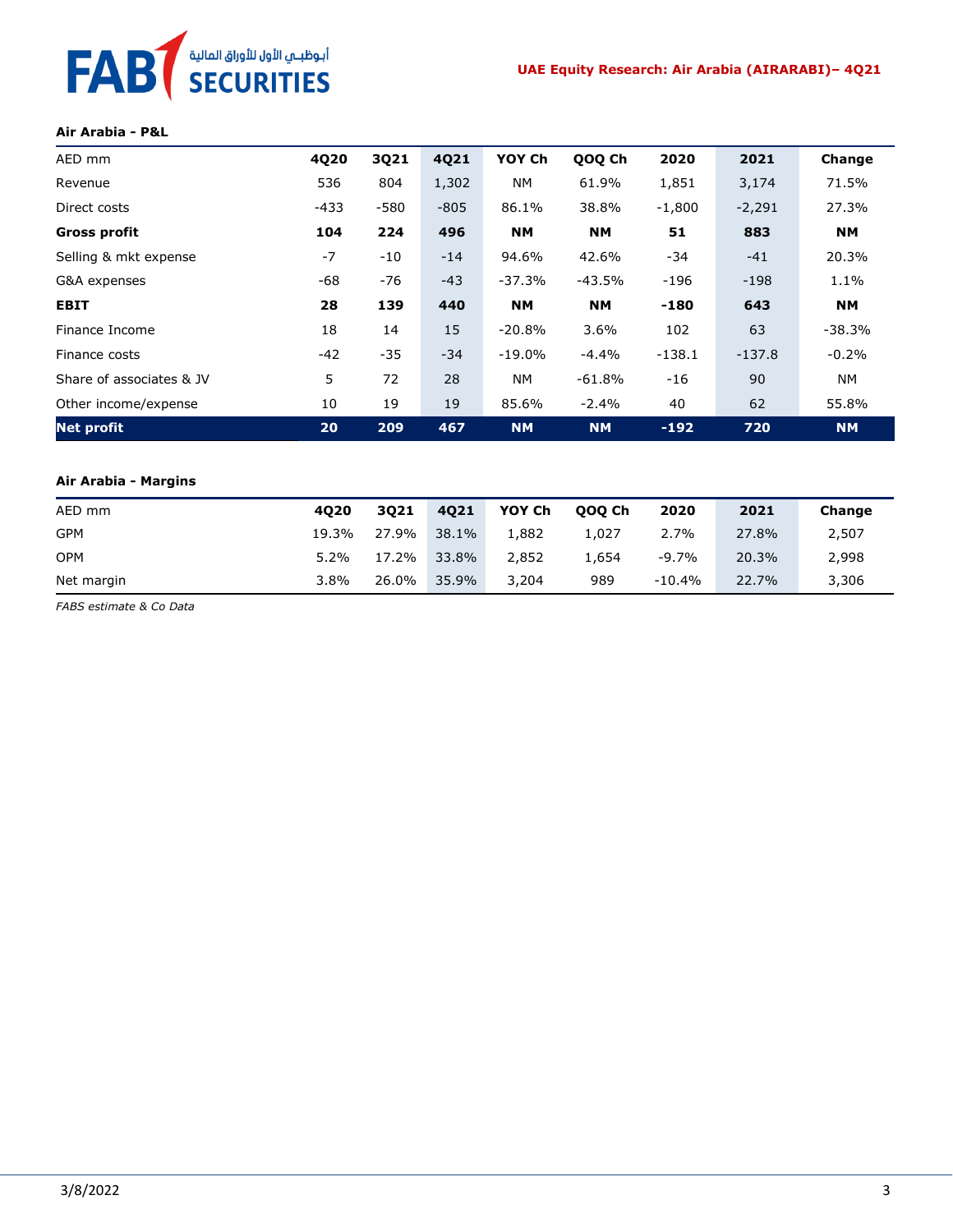

#### **Research Rating Methodology:**

| Rating        | Upside/Downside potential |
|---------------|---------------------------|
| BUY           | Higher than $+15%$        |
| ACCUMULATE    | Above $+10\%$ to $+15\%$  |
| <b>HOLD</b>   | Between $+10\%$ to $-5\%$ |
| <b>REDUCE</b> | Below -5% to -15%         |
| SELL.         | Lower than -15%           |

#### **FAB Securities Contacts: Research Analysts**

| Research Analysts                         |                                                |                            |
|-------------------------------------------|------------------------------------------------|----------------------------|
| Ahmad Banihani                            | +971-2-6161629                                 | ahmad.banihani@Bankfab.com |
| <b>Sales &amp; Execution</b>              |                                                |                            |
| Abu Dhabi Head Office                     |                                                |                            |
| <b>Trading Desk</b>                       | $+971 - 2 - 6161700/1$<br>$+971 - 2 - 6161777$ | Online Trading Link        |
| Institutional Desk<br>Sales and Marketing | +971-2-6161628<br>$+971 - 2 - 6161641$         |                            |
|                                           |                                                |                            |

#### **DISCLAIMER**

This report has been prepared by FAB Securities (FABS), which is authorised by the UAE Securities and Commodities Authority, licensing registration number 604002, and is a member of the Abu Dhabi Securities Exchange, Dubai Financial Market. The information, opinions and materials contained in this report are provided for information purposes only and are not to be used, construed, or considered as an offer or the solicitation of an offer or recommendation to sell or to buy or to subscribe for any investment security or other financial instrument. The information, opinions and material in this report have been obtained and derived from publicly available information and other sources considered reliable without being independently verified for their accuracy or completeness. FABS gives no representation or warranty, express or implied, as to the accuracy and completeness of information and opinions expressed in this report. Opinions expressed are current as of the original publication date appearing on the report only and the information, including the opinions contained herein, are subject to change without notice. FABS is under no obligation to update this report. The investments referred to in this report might not be suitable for all recipients. Recipients should not base their investment decisions on this report and should make their own investigations, and obtain independent advice, as appropriate. Any loss or other consequences arising from the uses of material contained in this report shall be the sole and exclusive responsibility of the recipient and FABS accepts no liability for any such loss or consequence. The value of any investment could fall as well as rise and the investor may receive less than the original amount invested. Some investments mentioned in this report might not be liquid investments, which could be difficult to realise in cash. Some investments discussed in this report could be characterised by high level of volatility, which might result in loss. FABS owns the intellectual property rights and any other material contained in this report. No part of this report may be reproduced, utilised or modified in any form either in whole or in part or by any electronic, mechanical or other means, now known or hereafter invented, including photocopying and recording, or stored in any retrieval system without the prior consent of FABS in writing. While utmost care has been taken to ensure that the information provided is accurate and correct, neither FABS, nor its employees shall, in any way, be responsible for the contents. By accepting this document, the recipient agrees he/she has read the above disclaimer and to be bound by the foregoing limitations/restrictions.